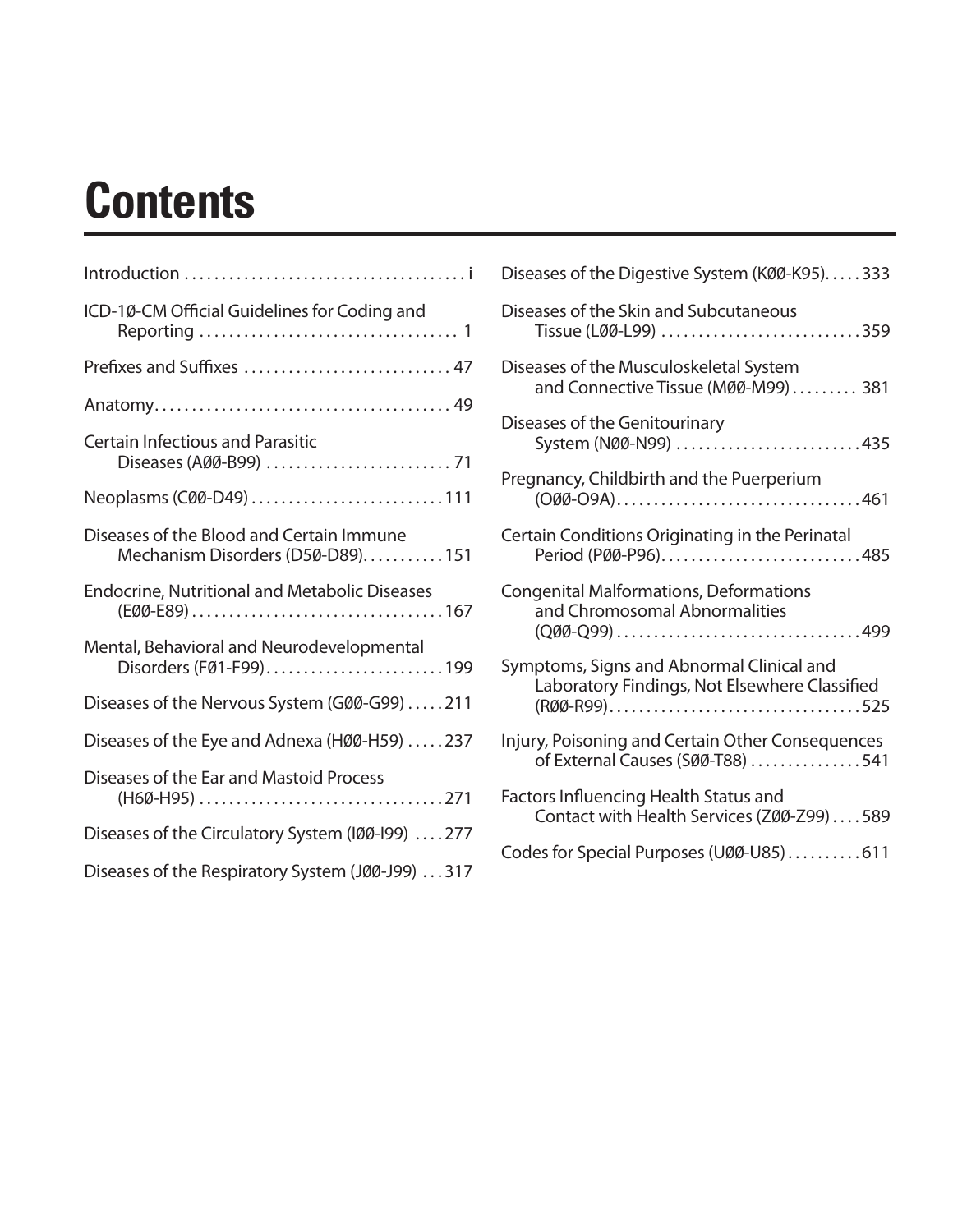**F01 Vascular dementia**

Vascular dementia is a generalized condition describing problems with impaired memory, reasoning, judgment, planning, and other cognitive thought processes from brain damage due to reduced blood flow. Vascular dementia is similar to Alzheimer's disease, but is often stroke-related and usually occurs more suddenly. Changes may also appear in noticeable downward declines from the previous level of functioning. This is a common form of dementia estimated to account for about 40% of dementia cases, particularly in the elderly, and is related to certain risk factors such as hypertension, atherosclerosis, cerebrovascular disease, diabetes, and smoking.

#### **F01.50 Vascular dementia without behavioral disturbance**

Vascular dementia occurs when the brain is deprived of vital oxygen and nutrients whenever blood vessels are chronically damaged or stenosed and blood flow to the brain is reduced or blocked, such as in a stroke. Symptoms include memory loss, depression, restlessness, agitation, trouble focusing or paying attention, confusion, unsteady gait, a decline in the ability to reason and organize thoughts, or analyze a situation. Risk factors such as high blood pressure, atherosclerosis, diabetes, smoking, lupus, and atrial fibrillation puts a person at high risk. Treatment mainly consists of controlling the underlying conditions posing the greatest risk. Medication aimed at regulating or boosting levels of brain cell chemical messengers involved in memory, judgment, and information processing may be given to help with the dementia symptoms.

#### **F01.51 Vascular dementia with behavioral disturbance**

Patients with vascular dementia may have behavioral disturbances at some point, which includes wandering off, hoarding, aggressiveness, sexual disinhibitions, screaming or incessant vocalizations, perseveration on bathroom activities, attention seeking, and any combative or violent behavior that puts patients and others in danger. Behavioral disturbances cause additional comorbidity and mortality, and increase stress for caregivers. Treatment is pharmacological with environmental interventions, as well as addressing any other causes of behavioral issues, such as pain, other medical illnesses, personal emotional needs, and the current use of any inappropriate medications.

**Note:** When wandering in vascular dementia is noted as a behavioral disturbance, assign code Z91.83 in addition.

**F02 Dementia in other diseases classified elsewhere**

Dementia is a generalized condition reflecting a loss of cognitive and intellectual functions, such as impaired memory, reasoning, judgment, and other cognitive thought processes, without impaired perception or consciousness, due to some form of brain damage. Dementia occurs in many other diseases, such as with Alzheimer's, epilepsy, multiple sclerosis, Parkinson's, niacin and vitamin B

deficiencies, systemic lupus erythematosus, acquired hypothyroidism, and poisoning and toxic reactions.

Note: The underlying disease, such as recurrent seizures, dementia in Parkinsonism, traumatic brain injury, and Huntington's disease must be reported first. Although dementia in Parkinson's disease is reported here, dementia with Parkinsonism must be coded first with G31.83 as dementia with Lewy bodies. Dementia occurring with substance abuse disorders is coded elsewhere in chapter 5, and dementia that occurs dues to atherosclerosis or hypertensive cerebrovascular disease is reported at vascular dementia.

#### **F02.80 Dementia in other diseases classified elsewhere without behavioral disturbance HCC**

Dementia is a generalized condition reflecting a loss of cognitive and intellectual functions, such as impaired memory, reasoning, judgment, and other cognitive thought processes, without impaired perception or consciousness, due to some form of brain damage. Dementia occurs in many other diseases, such as Alzheimer's or epilepsy, typically due to the changes in the brain that the disease process itself effects on that organ. This can stem from hormonal imbalances, nutritive deficiencies, brain tissue degeneration, or infection. Symptoms of dementia include memory loss, depression, restlessness, agitation, trouble focusing or paying attention, confusion, unsteady gait, a decline in the ability to reason and organize thoughts, analyze a situation, or plan out an action. Treatment is aimed at the underlying condition, attempting to halt further permanent brain damage, and alleviating dementia symptoms, possibly with medicaments that regulate brain cell chemistry.

#### **F02.81 Dementia in other diseases classified elsewhere with behavioral disturbance**

Most patients with dementia will have behavioral disturbances at some point, which includes wandering off, hoarding, aggressiveness, sexual disinhibitions, screaming or incessant vocalizations, perseveration on bathroom activities, attention seeking, and any combative or violent behavior that puts patients and others in danger. Behavioral disturbances cause additional comorbidity and mortality, and increase stress for caregivers. Treatment is pharmacological with environmental interventions, as well as addressing any other causes of behavioral issues, such as pain, other medical illnesses, personal emotional needs, and the current use of any inappropriate medications.

**Note:** When wandering in dementia with other diseases is noted as a behavioral disturbance, assign code Z91.83 in addition.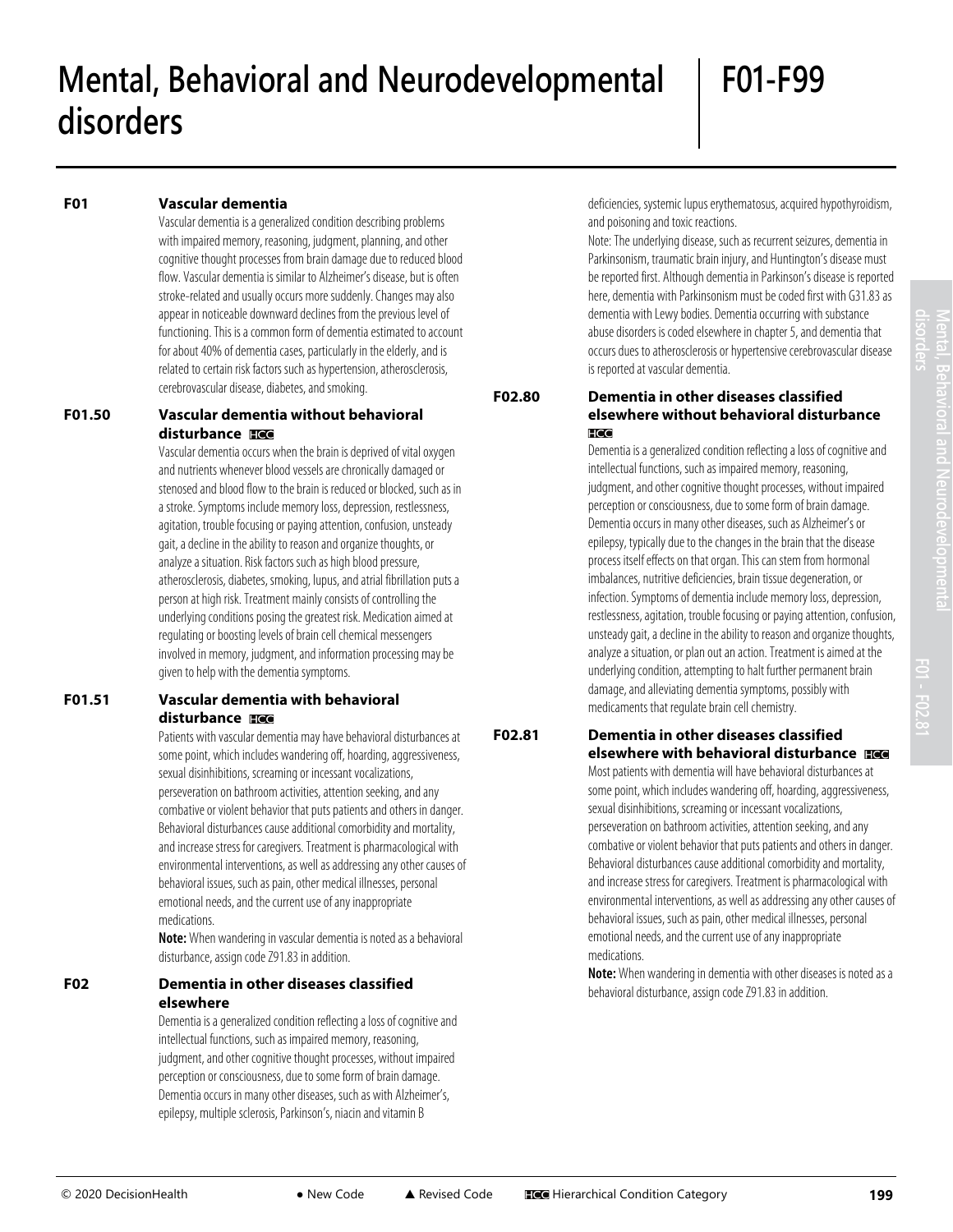**F03 Unspecified dementia**

This category includes both senile and presenile dementia, NOS and senile and presenile psychoses, NOS. Primary degenerative dementia and senile dementia expressed as depressive or paranoid type is also reported here as unspecified dementia either with or without behavioral disturbance. This is a loss of cognitive and intellectual functions, such as impaired memory, judgment, reasoning, and other intellectual or cognitive thought processes, without impaired perception or consciousness, generally in patients older than 65, and brought on by atrophy of parts of the brain. In the uncomplicated state it is often mild in manifestation.

**Note:** Unspecified senility is not considered to be dementia, but a symptom coded R41.81.

#### **F03.90 Unspecified dementia without behavioral disturbance**

Dementia is a group of symptoms caused by changes in the brain resulting in intellectual and social disabilities that interfere with regular functioning. Different symptoms are experienced with dementia, which includes problems with at least 2 brain functions, such as memory loss and impaired judgment. Symptoms vary with the cause and the etiology is often unknown. Other signs and symptoms include inability to reason; difficulty communicating, planning, coordinating motor functions, or learning new information; as well as personality and mood changes.

#### **F03.91 Unspecified dementia with behavioral disturbance**

Most patients with dementia will have behavioral disturbances at some point, which includes wandering off, hoarding, aggressiveness, sexual disinhibitions, screaming or incessant vocalizations, perseveration on bathroom activities, attention seeking, and any combative or violent behavior that puts patients and others in danger. Behavioral disturbances cause additional comorbidity and mortality, and increase stress for caregivers. Treatment is pharmacological with environmental interventions, and addressing causes such as pain, other medical illnesses, personal needs, and inappropriate medications.

**Note:** When wandering off is noted as a behavioral disturbance, assign code Z91.83 in addition.

#### **F04 Amnestic disorder due to known physiological condition**

Amnestic disorder involves the loss of previously established memories, the inability to create new memories, or to learn new information. Amnestic disorder often results from an underlying physiological condition that causes structural or chemical damage to parts of the brain that produces disturbances in memory. **Note:** Amnestic disorder brought about by the use of alcohol or other psychoactive substance is coded elsewhere in chapter 5.

#### **F05 Delirium due to known physiological condition**

This category level code is used to report delirium resulting from other known physiological conditions that may be temporary, lasting for a brief period of time, or more permanent. Conditions known to produce delirium reported here include psycho-organic brain syndromes, confusional states not due to alcohol, infective psychoses, and dementia with delirium superimposed. Delirium can be defined as an

acute state of confusion and agitation in which the patient will seem to be disoriented, and will overreact to emotional and physical stimuli. **Note:** Delirium that is not otherwise specified is reported as a symptom with code R41.0.

#### **F06 Other mental disorders due to known physiological condition**

This category is used to report mental disorders that are the result of other medical conditions. These conditions are classified as due to another known physiological condition and may be temporary, lasting for a brief period of time, or more permanent. Conditions known to cause the mental disorders reported here include endocrine disorders, circulating exogenous hormones, other drugs and substances the body finds toxic, systemic diseases affecting the brain, and epilepsy. Some of the disorders classified here include hallucinations, catatonia, depression, anxiety, and other psychotic disorders.

**Note:** Delirium due to a known physiological factor is coded to F05 and can be defined as an acute state of confusion and agitation in which the patient will seem to be disoriented, and will overreact to emotional and physical stimuli.

#### **F06.1 Catatonic disorder due to known physiological condition**

Catatonia is defined as a state of apparent unresponsiveness in someone who is apparently awake to experience external stimuli. The patient usually will not be able to provide a coherent history, is withdrawn, and often mute. One group of symptoms relates to motor behavior disturbances such as slowed motor activity or immobility in which the same rigid body position is held for days, weeks, or even months. Catatonic patients may also display a waxy flexibility in which they hold a body position placed by someone else. Other signs and symptoms relate to behavioral responses to others and include negativistic halting against or going along with blindly; automatic obedience; echolalia in which the patient automatically repeats the vocalizations made by another; echokinesis, the involuntary imitation of another's actions; and the inappropriate repetition of stereotypical movements such as body rocking, tapping, abdomen patting, and moving the jaw, eyes, or mouth. There is also an alternative presentation of catatonia in an excited state with agitated, purposeless movements unrelated to the environment, possible combativeness, and autonomic instability. Underlying physiological causes include infectious, metabolic, and neurological conditions such as encephalitis, diffuse encephalopathy, poisoning by neuroleptics or other toxic substances, neuroleptic malignant syndrome, or nonconvulsive status epilepticus, or another mental disorder. Medications used in treatment include lithium carbonate, amobarbital, benzodiazepines, carbamazepine, tricyclic antidepressants, thyroid hormone, zolpidem, and muscle relaxants. Electroconvulsive therapy may be indicated when the patient is not responding to pharmacotherapy within 5 days, or is displaying signs of malignant catatonia.

Note: The underlying physiologic condition must be reported first. Schizophrenic catatonia is considered another type of catatonia and is reported with F20.2 as is depressive catatonia, reported with codes from categories F31-F33. Unspecified catatonia is reported as stupor with R40.1.

**disorders**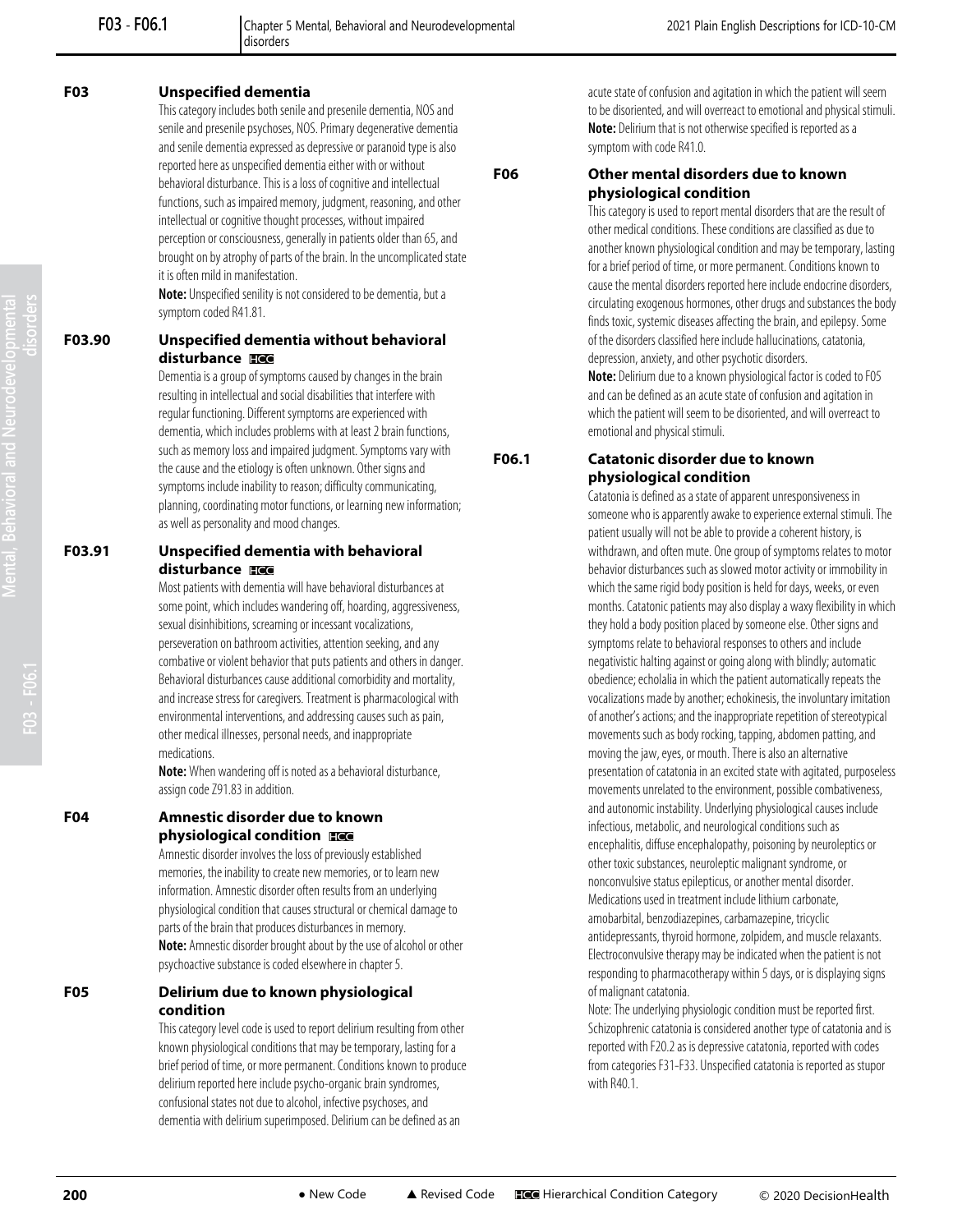#### **F06.4 Anxiety disorder due to known physiological condition**

Anxiety disorder is marked by persistent, uncontrollable worry and fear about aspects of a person's life, usually lasting at least 6 months, that becomes too much for the person to control, negatively affecting their day to day life. Although there are many types of anxiety disorders with differing symptoms, such as generalized, obsessivecompulsive, post-traumatic, and panic disorders, similar psychological symptoms can also occur in anxiety disorder specifically due to a known underlying medical condition. The main set of symptoms clusters around uncontrollable, excessive, and irrational fear or dread that leaves the person filled with obsessive worry, fearfulness, and uncertainty. Medication may be used to control the symptoms of anxiety while treatment is aimed at the underlying medical condition, which may include pain disorders, metabolic disturbances, nutritional deficiencies, encephalopathy, or other nervous system disorders. **Note:** Anxiety disorder due to alcohol or substance abuse is not considered an underlying physiological condition and is reported elsewhere in chapter 5.

#### **F07.0 Personality change due to known physiological condition**

A change in personality due to an injury or disease of the brain, resulting from damage to the frontal lobe. The effects of this injury vary, but typically result in the patient showing apathy, a lack of planning, emotional bluntness, and the absence of abstract thought.

#### **F07.81 Postconcussional syndrome**

Postconcussional syndrome is a condition in which the patient suffers symptoms such as headache, amnesia, and lack of concentration due to a severe blow to the skull.

#### **F10 Alcohol related disorders**

Alcohol related disorders usually occur along with heavy, prolonged bouts of drinking and normally occur mainly in patients with alcoholism. Alcohol produces a depressant effect, and over time it can seriously impair brain function, besides the effects on other body systems. Alcohol related disorders are classified based on whether the patient is abusing or dependent upon alcohol, intoxicated or in withdrawal, and whether the patient suffers from other related disorders, such as anxiety, sleep, or mood disorders, or psychotic disorders with delusions or hallucinations, or amnesia. **Note:** Delirium can be defined as an acute state of confusion and agitation. The patient will seem to be disoriented, and will overreact to emotional and physical stimuli. Delusional patients exhibit false beliefs inconsistent with their own knowledge and experiences. Hallucinations, however, involve false sensory stimulation.

#### **F10.2 Alcohol dependence**

Alcohol dependence is a substance use disorder characterized by an individual's compulsive need to use alcohol.

**F10.920 Alcohol use, unspecified with intoxication, uncomplicated**

Idiosyncratic alcohol intoxication presents as a disorder unique to the individual that occurs after ingesting a small amount of alcohol, and is not caused by excessive drinking.

#### **F12.23 Cannabis dependence with withdrawal**

Cannabis (marijuana) derives from the leaves and seeds of the Cannabis sativa or Cannabis indica plant. Cannabis and its associated chemicals, cannabidiol (CBD) and the psychoactive constituent tetrahydrocannabinol (THC), alter the brain's neurotransmitters and biochemistry. THC targets brain cells called cannabinoid receptors to trigger the well-known "high" and is the main chemical in marijuana sought for recreational use. THC alters the senses and mood, impairs body movement, thinking, and memory and produces hallucinations when consumed in high doses. THC in cannabis is also used medically to prevent nausea and vomiting in chemotherapy, for chronic pain, and to increase appetite. Cannabidiol (CBD) has antipsychotic effects and is used for treating MS, epilepsy, dystonia, bipolar disorder, and anxiety. There has been no evidence as yet of dependence or withdrawal triggered by CBD use; however, between 10- 30% of heavy THC marijuana users show signs of dependence. These may include craving the drug, inability to stop taking it, using more cannabis than intended, increasing the amount of time spent seeking, using, or recovering from the drug, and increasing tolerance to it (meaning higher doses are needed to obtain the same effect). Use of cannabis before age 18 and daily use of it increase the likelihood of dependence. Symptoms of cannabis withdrawal appear within 24 hours of cessation of the drug and include irritability, anger, aggression, anxiety or nervousness, difficulty sleeping, decreased appetite or weight loss, depressed mood, abdominal pain, shakiness, sweating, fever, chills, and headache. These symptoms generally peak within two to three days and diminish within one to two weeks without treatment.

#### **F12.93 Cannabis use, unspecified with withdrawal Here**

Cannabis (marijuana) derives from the leaves and seeds of the Cannabis sativa or Cannabis indica plant. Cannabis and its associated chemicals, cannabidiol (CBD) and the psychoactive constituent tetrahydrocannabinol (THC), alter the brain's neurotransmitters and biochemistry. THC targets brain cells called cannabinoid receptors to trigger the well-known "high" and is the main chemical in marijuana sought for recreational use. THC alters the senses and mood, impairs body movement, thinking, and memory and produces hallucinations when consumed in high doses. THC in cannabis is also used medically to prevent nausea and vomiting in chemotherapy, for chronic pain, and to increase appetite. Cannabidiol (CBD) has antipsychotic effects and is used for treating MS, epilepsy, dystonia, bipolar disorder, and anxiety. There has been no evidence as yet of withdrawal triggered by CBD use; however, even prescribed use of THC in medical marijuana as well as recreational use may trigger symptoms of withdrawal upon cessation. Withdrawal symptoms typically appear within 24 hours of cessation of the drug and include irritability, anger, aggression, anxiety or nervousness, difficulty sleeping, decreased appetite or weight loss, depressed mood, abdominal pain, shakiness, sweating, fever, chills, headache. These symptoms generally peak within two to three days and diminish within one to two weeks without treatment.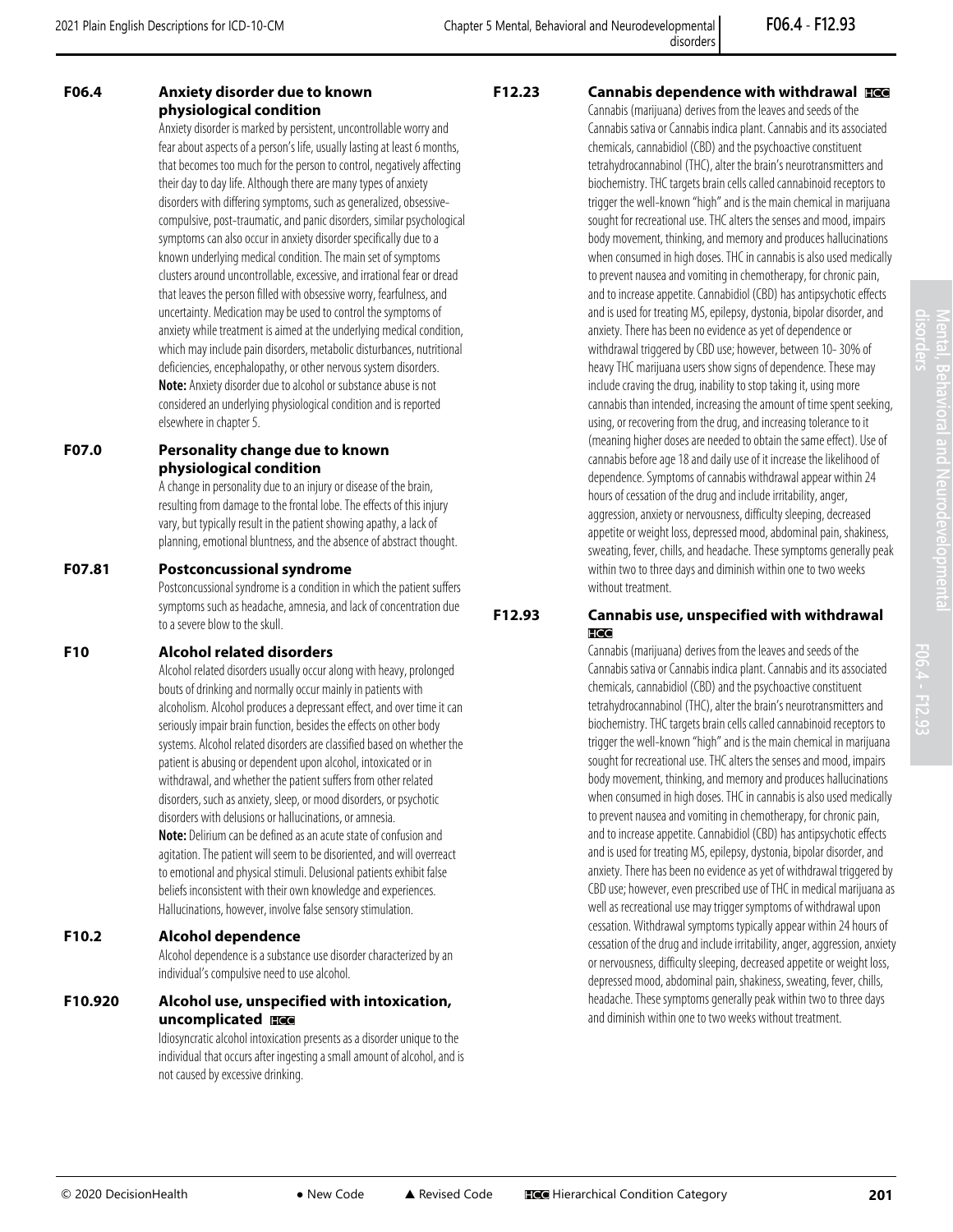#### **F19.930 Other psychoactive substance use, unspecified with withdrawal, uncomplicated**

Drug withdrawal occurs when drug use is curtailed, resulting in physical or psychological symptoms that can vary widely depending on the drug(s) the patient was taking. Symptoms can last anywhere from hours to weeks, and commonly feature headache, anxiety, depression, chills, sweats, and tremors.

#### **F20 Schizophrenia**

Schizophrenia is a term for a group of chronic, severe mental disorders which affect behavior and thought patterns. The cause of these disorders is unknown, but is believed to be genetic. The onset of the disease usually happens in late adolescence or early adulthood, and affects males more often than females. While there are several variations of schizophrenia, symptoms such as hallucinations, delusions, and disorganized behavior are common among all of them.

#### **F20.0 Paranoid schizophrenia**

Paranoid schizophrenia is marked by displays of megalomania, delusions of persecution and/or grandeur, hallucinations, and aggressive behavior.

#### **F20.1 Disorganized schizophrenia**

Disorganized schizophrenia is characterized by inappropriate, disinhibited behavior. The patient may display strange emotional responses, and may appear agitated. Hallucinations and delusions may occur, but are not the prominent features of the disorder.

#### **F20.2 Catatonic schizophrenia**

Catatonic schizophrenia is marked by a state of rigid stupor in which the body's limbs can be posed, or the patient displays purposeless motion and refusal to follow commands or suggestions.

#### **F20.5 Residual schizophrenia**

Residual schizophrenia is observed in patients recovering from schizophrenia during which mild symptoms return.

#### **F20.81 Schizophreniform disorder**

Schizophreniform disorder is used as a preliminary diagnosis for schizophrenia. If the schizophreniform disorder cannot be cured in six months, then the diagnosis is changed to schizophrenia.

#### **F20.89 Other schizophrenia**

Simple type schizophrenia is often undiagnosed, and is the least severe type of the disease. Symptoms include a gradual withdrawal from contact with others, as well as mild hallucinations and delusions.

#### **F21 Schizotypal disorder**

Schizotypal disorder is a condition in which the patient is uncomfortable forming close relationships with others and suffers abnormal anxiety in social situations.

#### **F23 Brief psychotic disorder**

Brief psychotic disorder includes paranoid reaction and psychogenic paranoid psychosis. An acute paranoid reaction causes the patient to have severe delusions of persecution, believing that someone or something is conspiring to do them harm. Psychogenic paranoid psychosis is a type of disorder in which the patient's paranoid state is in response to an external stimulus, and has a longer duration than an acute paranoid reaction.

#### **F24 Shared psychotic disorder**

A shared psychotic disorder occurs when a delusional person convinces another person that their delusions are real. The person convinced to accept the delusions as real typically shares a close relationship with the delusional person.

#### **F30 Manic episode**

Mood disorders reports dramatic, recurrent, or severe forms of mood disturbances that are accompanied by extreme changes in energy and behavior, either very low depressive type or the high manic type. Psychoses may also be present in bipolar and major depressive disorder with hallucinations of things that are not there or delusions of false ideas or beliefs. These disorders may occur in singular episodes, may be cyclic or recurring in nature, and may also appear mixed at the same time.

Note: The Diagnostic and Statistical Manual of Mental Disorders (DSM-IV) criteria require that when coding bipolar disorders, the episode(s) cannot be better accounted for by any kind of schizophrenic-related type of disorder, delusional disorder, or psychotic disorder.

This category codes bipolar disorder, single manic episode. Bipolar disorder is one of the most common mental disorders, also referred to as manic depressive disorder. A single manic episode is the presence of only one manic period when it is not a recurrence, and with no past major depressive episodes. Approximately 90% of those with a single manic episode will go on to have recurrent episodes. The manic mood is characterized by unusually high levels of energy; a lack of need for very much sleep; racing thoughts or fast speech; a euphoric mood; difficulty concentrating; unrealistic beliefs in one's own abilities; excessive spending; and intrusive or aggressive behavior. Up to 70% of all manic episodes occur immediately preceding or following a major depressive episode, so caution should be used when reporting this category.

#### **F31.0 Bipolar disorder, current episode hypomanic**

Current hypomanic episode is a mild to moderate level of mania associated by patients with good feelings that increase functioning and productivity. It can turn into severe mania or depression and the mood symptoms, although perceived as good, can actually cause distress or impairment in social and occupational functioning. A hypomanic episode that turns into a more severe manic episode later is still considered hypomanic in the current episode.

#### **F31.1 Bipolar disorder, current episode manic without psychotic features**

Bipolar disorder is one of the most common mental disorders, also referred to as manic depressive disorder. The occurrence of a cyclical manic episode is coded here in which there has previously been at least one major depressive episode. The current manic mood is characterized by unusually high levels of energy; a lack of need for very much sleep; racing thoughts or fast speech; a euphoric mood; difficulty concentrating; unrealistic beliefs in one's own abilities; excessive spending; and intrusive or aggressive behavior.

**Note:** If "recurrent manic episode" is stated, but not otherwise specified, report code F31.89.

**Note:** When the current manic episode is severe and occurs with psychotic symptoms report F31.2.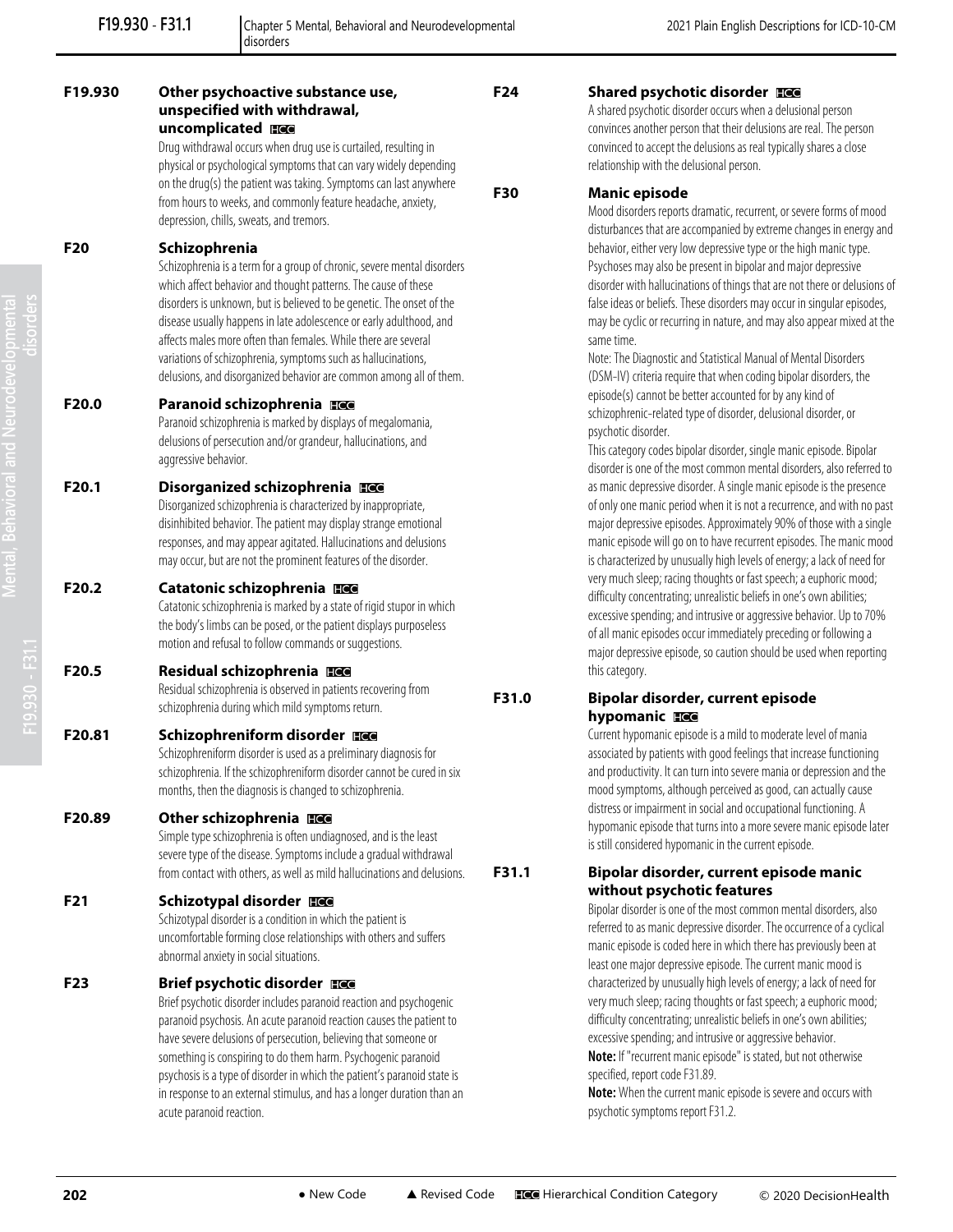#### **F31.3 Bipolar disorder, current episode depressed, mild or moderate severity**

Bipolar disorder is one of the most common mental disorders, also referred to as manic depressive disorder. The occurrence of a cyclical depressed episode is coded here in which there has previously been at least one major manic episode. A current depressive episode is characterized by feelings of hopelessness, worthlessness, guilt, or helplessness; decreased energy and fatigue; difficulty remembering or making decisions; a lasting sad, empty, or anxious mood; pervasive pessimism; sleeping too much or not being able to sleep; weight loss or gain; and suicidal thoughts or attempts.

**Note:** When a current depressed episode is severe, occurring with psychotic symptoms, report F31.5.

**Note:** A recurrent episode of major (reactive) (psychogenic) (endogenous) (seasonal affective) depression is coded to category F33.

**F31.6 Bipolar disorder, current episode mixed**

Use this subcategory to report a current episode of bipolar disorder stated to be a mixed episode. In a mixed episode, symptoms of both mania and depression are present together, but neither one dominates. For instance, a person may feel sad on one hand, but also very energetic at the same time. Patients often present as agitated with trouble sleeping or lack of need for much sleep. They may have suicidal thoughts or even display psychosis.

#### **F31.81 Bipolar II disorder**

This code reports bipolar II disorder, which is defined as a history of one or more major depressive episodes, accompanied by at least one hypomanic episode, and without history of a manic or mixed episode. The major difference between bipolar I and bipolar II relies on bipolar II having hypomania, but no manic episodes. Bipolar II cannot have psychotic features such as hallucinations and delusions that may occur in bipolar I. Symptoms do cause distress or impair functioning, but not markedly enough to require hospitalization.

#### **F31.9 Bipolar disorder, unspecified** This code is used to report the circular type of bipolar disorder, or manic depressive psychosis, in which the current state or most recent episode is not specified as either manic, depressive, or mixed. This code also reports atypical bipolar affective disorder not otherwise specified.

**F32 Major depressive disorder, single episode** A single major depressive episode is the presence of only one depressive period with no past manic episodes and no recurrence of a previous depressive episode-defined as a shift in polarity from mania, or an interval of less than two months without depressive symptoms. The depressive episode is characterized by feelings of hopelessness, worthlessness, guilt, or helplessness; decreased energy and fatigue; difficulty remembering or making decisions; a lasting sad, empty, or anxious mood; pervasive pessimism; sleeping too much or not being able to sleep; weight loss or gain; and suicidal thoughts or attempts. **Note:** Single episodes of major depressive disorder are only coded when there has been no previous major manic episode. If the depressive episode follows a previous manic episode, it should be coded as bipolar disorder with most recent (or current) episode depressed.

**Note:** This category also includes singles episodes of severe depression with psychotic symptoms, reactive depressive psychosis, or psychotic depression.

### **F32.81 Premenstrual dysphoric disorder**

Premenstrual dysphoric disorder (PMDD) is a severe form of premenstrual syndrome (PMS). PMDD is characterized by depression, anxiety, tension and irritability that typically begins after release of the ovum. There may be a genetic predisposition due to a variant in the estrogen receptor alpha gene and/or Catechol-O-methyl transferase (COMT) gene. Low levels of the brain neurotransmitter serotonin may also be present in women who experience PMDD.

### **F34.0 Cyclothymic disorder**

Cyclothymic disorder is characterized by mild mood swings between elevated mood and mild depression. Be careful not to confuse this condition with bipolar disorder, a similar condition in which the mood swings are much more severe.

#### **F34.1 Dysthymic disorder**

Dysthymic disorder is also described as persistent depressive disorder, chronic depressive personality disorder, or neurotic depression. Dysthymia is a serious, chronic, depressive state that persists for at least 2 years and is accompanied by symptoms such as fatigue, insomnia, anxiety, low self-esteem, and disruption of appetite. Dysthymia is a mood disorder that is less severe than a psychosis, lasting longer than major depressive disorder. Sufferers may have symptoms for a long time before being diagnosed and many believe that depression is simply part of their character.

### **F40.01 Agoraphobia with panic disorder**

Agoraphobia is a fear of open spaces or crowds, traveling, or leaving a safe place. The patient will suffer panic attacks when forced into these situations.

### **F40.1 Social phobias**

Patients suffering from social anxiety disorder, or phobia, have an intense fear of appearing in public, especially in situations where they are the center of attention.

#### **F40.10 Social phobia, unspecified**

Patients suffering from this condition have an intense fear of appearing in public, especially in situations where they are the center of attention.

#### **F40.2 Specific (isolated) phobias**

Phobias are an intense fear or loathing of an object or situation.

#### **F41.0 Panic disorder [episodic paroxysmal anxiety]**

Panic disorder without agoraphobia, or a fear of crowds, is thought to be a malfunction of the patient's flight or fight response. The patient suffers unexplained bouts of intense fear or anxiety, accompanied by symptoms such as elevated heart rate, sweating, trembling, dizziness, and/or shortness of breath. Fear of dying is also a hallmark of panic disorder.

## **F41.1 Generalized anxiety disorder**

This condition is marked by persistent, uncontrollable worry about aspects of a person's life. This disorder is diagnosed when the anxiety symptoms last longer than six months, with anxiety present on the majority of days in that time.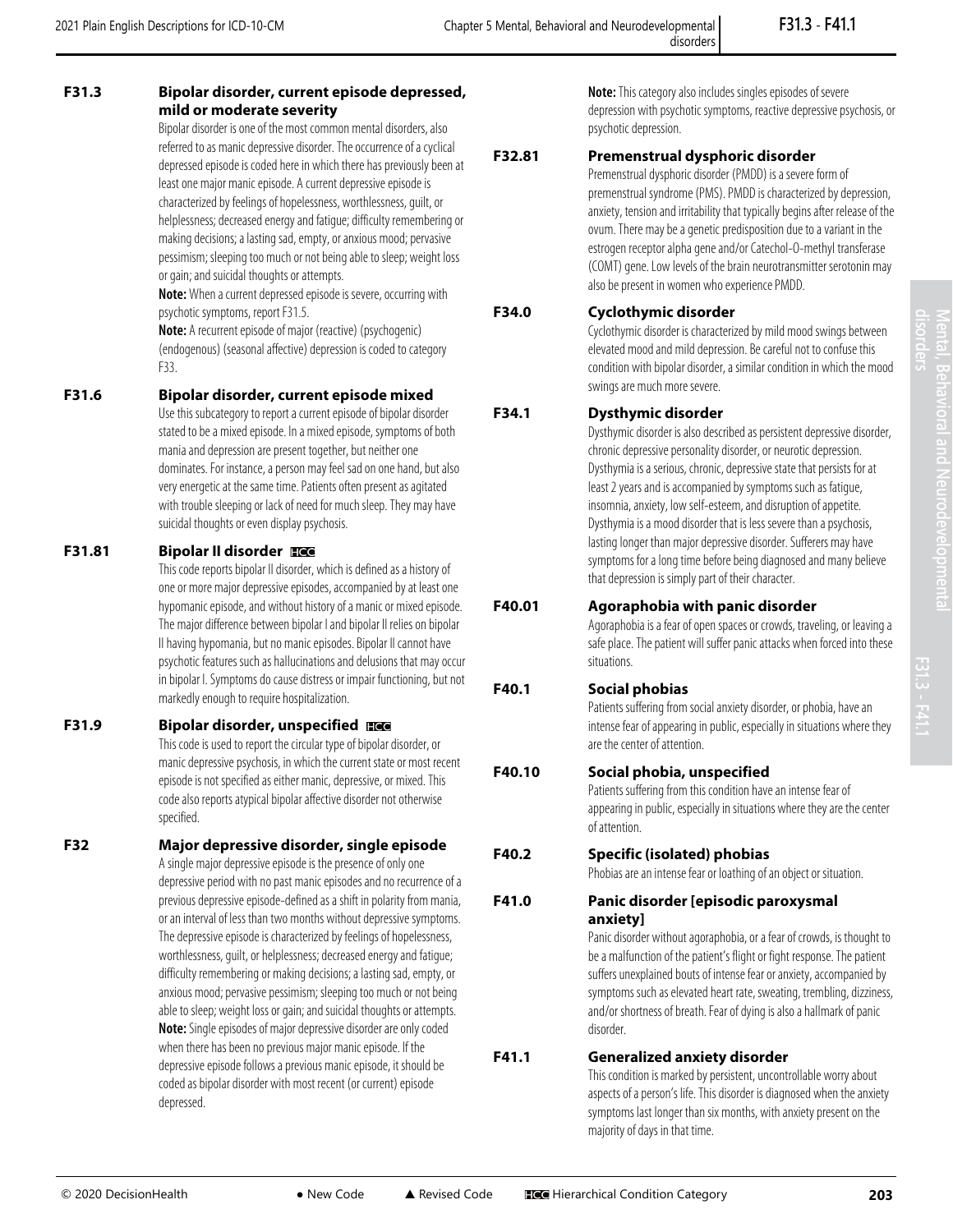#### **F42 Obsessive-compulsive disorder** becomes unable to remember his or her previous identity, lasting from Obsessive-compulsive disorders occur when a person suffers from days to months. recurrent obsessions of thought or action that are time-consuming or **F44.4 Conversion disorder with motor symptom or** disruptive to daily life. These obsessions can be ideas, thoughts, **deficit** images, or impulses which produce anxiety or distress. A conversion disorder occurs when symptoms impairing physical **F43.0 Acute stress reaction** function occur due to a psychological problem instead of a physical problem and is thought to be a response to stress. In conversion This condition occurs when an extremely high stress level causes a patient to experience intense anxiety and panic. disorder with motor symptoms or deficits, the patient may suffer from abnormal seizure or tic-like movements, muscle weakness or paralysis **F43.1 Post-traumatic stress disorder (PTSD)** including swallowing difficulties, and voice loss or other speech deficit This condition, once thought to occur mostly in combat veterans, symptoms. occurs commonly in all levels of society as a response to traumatic **disorders**events such as rape, physical assault, and natural disasters. A patient **F44.81 Dissociative identity disorder** afflicted with PTSD will often suffer sudden, powerful memories Dissociative identity disorder is commonly known as multiple (flashbacks) of the event that triggered the condition, causing anxiety personality disorder. This condition arises due to severe emotional and and panic. They may also withdraw from family and friends, and avoid mental stress or trauma in childhood. The patient creates one or more situations which resemble aspects of the original traumatic event. The distinct personalities separate from their own as a protective device, patient's emotions may swing wildly, and they may turn to drugs or each with its own memory, behaviors, thoughts, and motivations. Any alcohol as a way of coping. of the different personalities may be dominant, lived by the person, with suppression of the true identity. **F43.2 Adjustment disorders** Adjustment reactions and disorders occur when the patient has **F44.89 Other dissociative and conversion disorders** difficulty adjusting to a new environment or situation. They could be a This code includes reactive or psychogenic confusion, also called reaction to grief, moving away from home to a different culture, being psychogenic twilight state. A patient with this disorder will seem hospitalized, or other such situations. severely disoriented and results from a severe emotional reaction. **F43.25 Adjustment disorder with mixed F44.9 Dissociative and conversion disorder, disturbance of emotions and conduct unspecified** An adjustment disorder with mixed disturbances of different An unspecified dissociative disorder or reaction is a temporary state of emotions, as well as a disturbance in conduct that causes the patient hysteria in which the patient will lapse into an alternate personality in to act out in ways that are not socially acceptable. response to a stressor. **F43.29 Adjustment disorder with other symptoms F45 Somatoform disorders** Adjustment disorder with withdrawal occurs when the patient Somatoform disorders are psychological problems which manifest **F42 - F48.1** abnormally isolates themselves to avoid dealing with a new situation. themselves with physical symptoms. The condition commonly occurs in young children, who become **F45.0 Somatization disorder** sullen and withdrawn. This condition is marked by physical symptoms that are a **F44 Dissociative and conversion disorders** manifestation of psychological conflicts. The patient will present with Dissociative disorders are a type of alternate, or multiple personality symptoms of illness affecting multiple organ systems, for which the disorders that occur when an individual is incapable of remembering physician will find no physical source. or maintaining his or her own true identity. An alternate, or two or **F45.1 Undifferentiated somatoform disorder** more different distinct personalities, each with its own thoughts, An undifferentiated somatoform disorder is a condition in which the emotions, and behaviors is created. These disorders are very rare. A patient has symptoms of a specific physical disease, but does not conversion disorder occurs when impaired physical function occurs actually suffer from that disease. due to a psychological problem instead of a physical problem. The patient may suffer seizures, paralysis, loss of the voice, or temporary **F45.2 Hypochondriacal disorders** blindness or deafness, also known as hysterical blindness or hysterical Hypochondriasis is also called health fear or health phobia. This is a deafness. It is thought that this condition is a response to stress. somatoform disorder marked by an overwhelming fear that one has a serious disease, or by excessive preoccupation with serious illness, **F44.0 Dissociative amnesia** even though medical practitioners cannot find any evidence of the Dissociative amnesia is the result of psychological trauma which disease(s) being present. causes the patient to temporarily forget personal information and renders him or her unable to perform complex tasks, such as driving or **F48.1 Depersonalization-derealization syndrome** cooking. **HCC** Depersonalization disorder is a condition in which the patient **F44.1 Dissociative fugue**

Dissociative fugue is a disorder occurring in response to a severe, recent stressor, in which the patient invents a new personality and recurrently looks at themselves from an outsider's point of view, to the point of feeling that they are not in control of themselves. Symptoms of this disorder are similar to those of panic disorder and other anxiety problems.

**Mental, Behavioral and Neurodevelopmental**